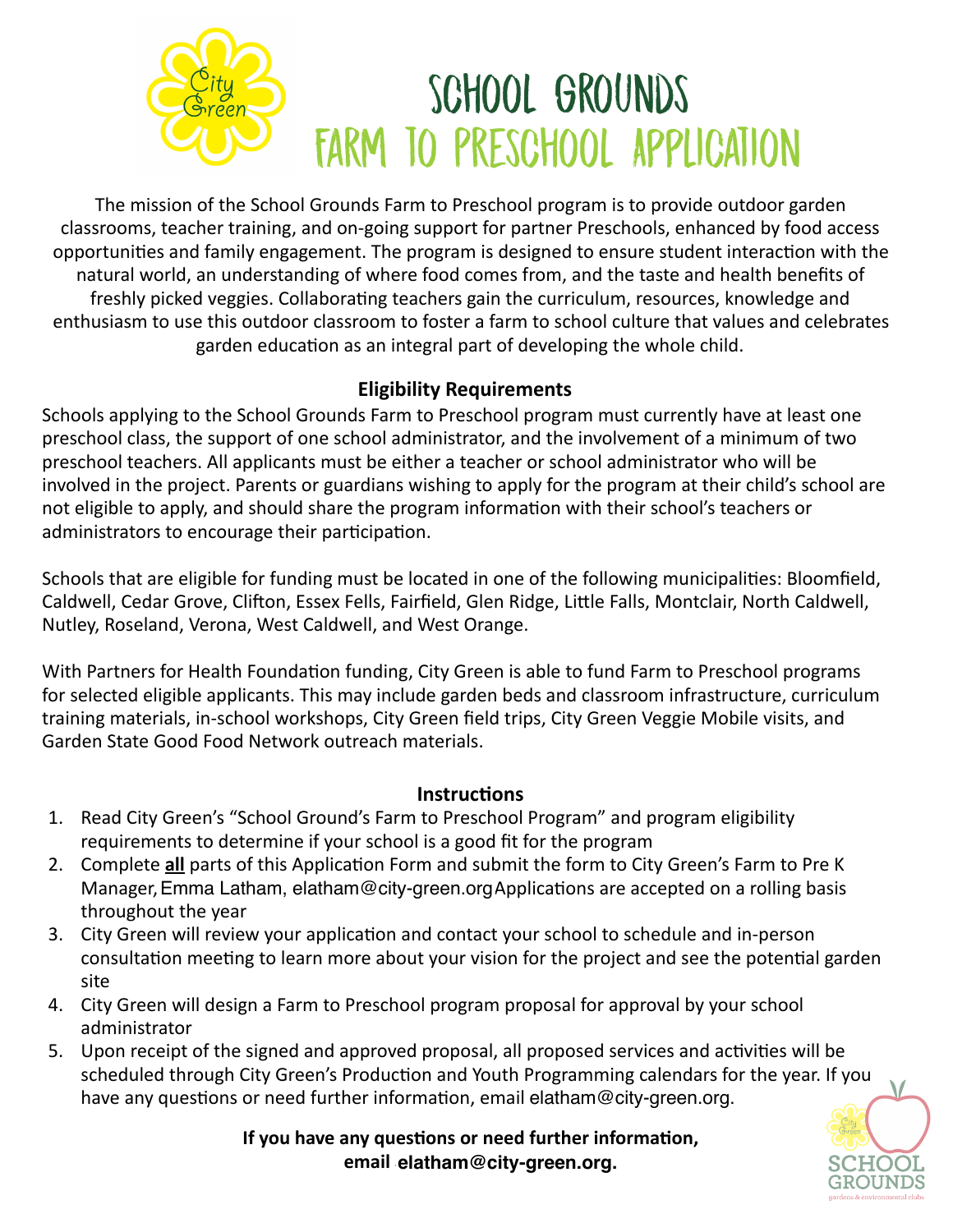# School Grounds Farm to Preschool Application

## **Contact Information**

| Name of School:                                                                                                                                                                                                               |        |
|-------------------------------------------------------------------------------------------------------------------------------------------------------------------------------------------------------------------------------|--------|
| Address:                                                                                                                                                                                                                      | Phone: |
| Contact Person (Name and Title): Name and Title and Title and Allen and Allen and Allen and Allen and Allen and Allen and Allen and Allen and Allen and Allen and Allen and Allen and Allen and Allen and Allen and Allen and |        |
| <b>Contact Email:</b>                                                                                                                                                                                                         | Phone: |

Please type complete responses to each of the following questions on a separate Word document and attach to the end of this application.

This form is not intended to be cumbersome; rather, it is your opportunity to provide insight *into the garden projects you wish to develop and your dedication to the sustainability of the programs.*

## **School Information**

- 1. What are the grades and ages of the students that will be involved with the Farm to Preschool program?
- 2. What is your school designation (Head Start, charter, public, etc.)?
- 3. What percentage of your students (if any) are eligible for free or reduced meals?
- 4. Do you currently have a school garden? If yes, please describe it's location and use.
- 5. Have you ever received garden program funding before? If yes, who funded the project?
- 6. Do you have a space you believe is available to build a garden? Does it have at least 6 hours of sunlight and access to water?

# **Garden Program Information**

- 7. What is your vision for the school garden program (for both teachers and students)?
- 8. What infrastructure already exists to help sustain your garden program (PTO, garden club, etc.)?
- 9. How do you plan on incorporating a garden program into your school's schedule?
- 10. What do you think will be most challenging in having a successful garden program?
- 11. How do you plan on communicating the success of your program to parents and your school community?
- 12. Do you have any questions or concerns for us?